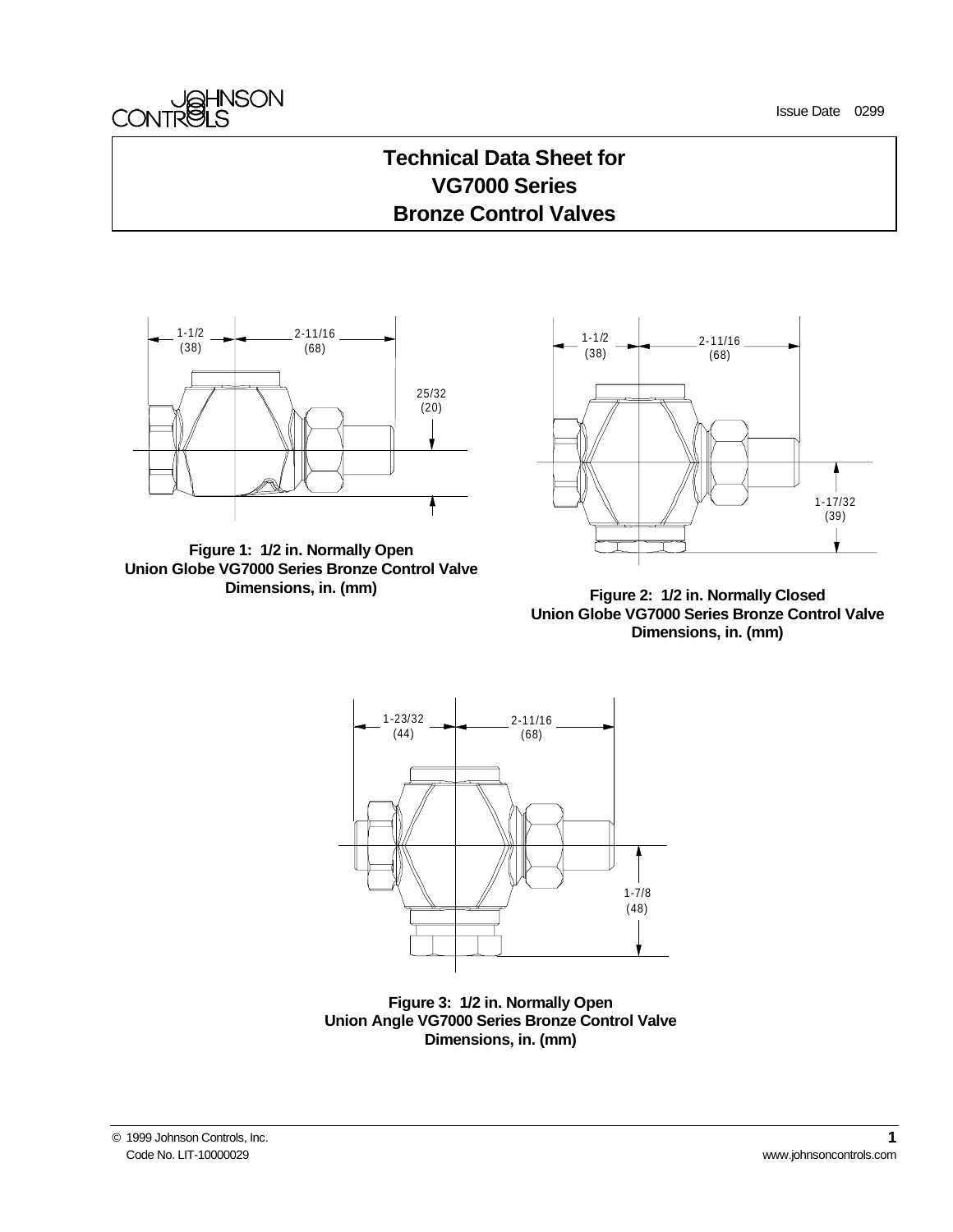

**Figure 4: 1/2 in. Normally Open Union Sweat VG7000 Series Bronze Control Valve Dimensions, in. (mm)**



**Figure 5: 1/2 in. Normally Closed Union Sweat VG7000 Series Bronze Control Valve Dimensions, in. (mm)**



**Figure 6: 1/2 in. Three-Way Mixing Union Sweat VG7000 Series Bronze Control Valve Dimensions, in. (mm)**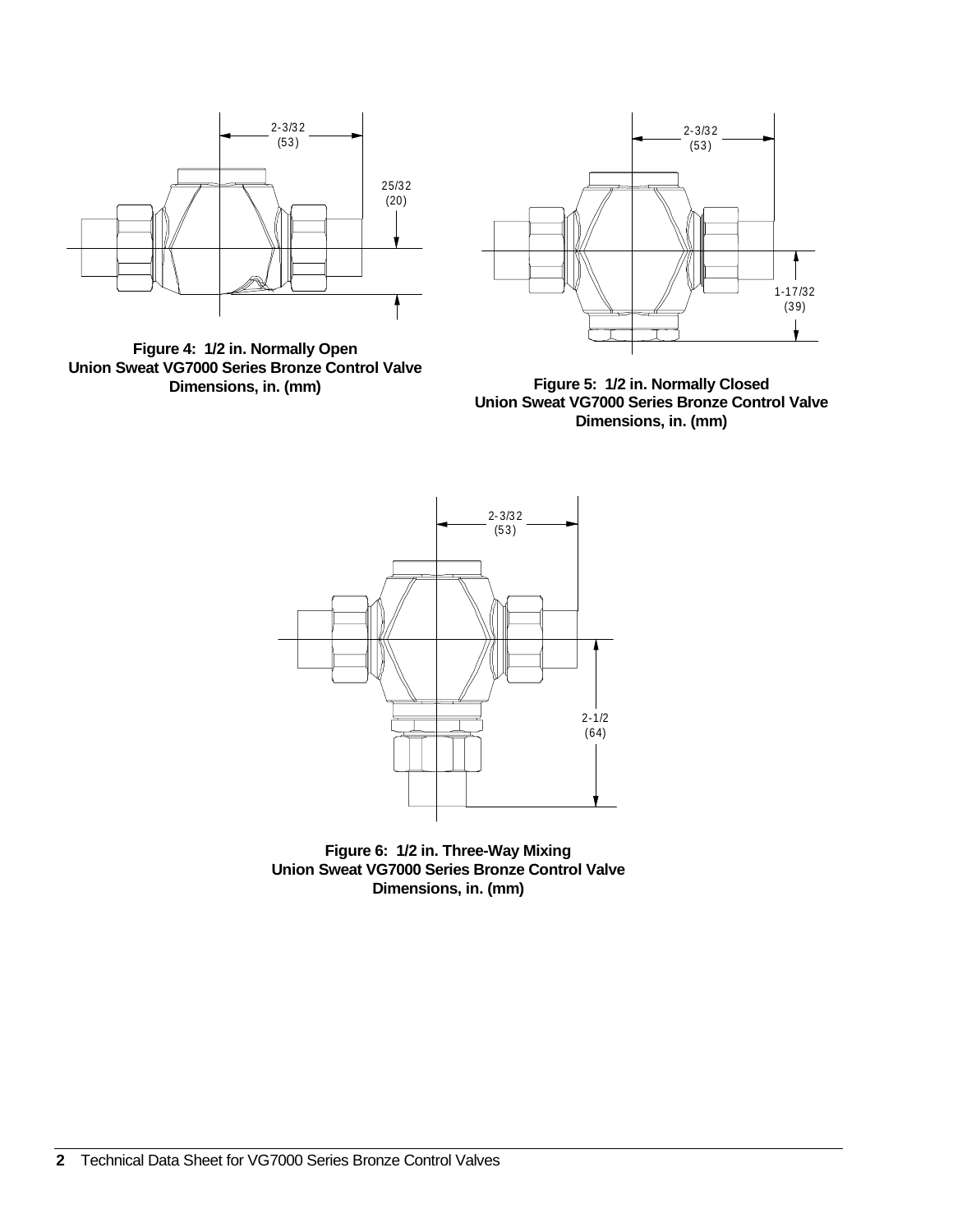| <b>VG</b> |     |               |                         |   |                                                    | <b>Valve Global</b>        |                                                                                        |
|-----------|-----|---------------|-------------------------|---|----------------------------------------------------|----------------------------|----------------------------------------------------------------------------------------|
| $127$     |     |               |                         |   |                                                    | <b>Product Family</b>      | $7 =$ Cast Bronze                                                                      |
|           | 3 2 |               |                         |   |                                                    | <b>Body Type</b>           | 2 = Two-Way, Normally Open/Push-Down-To-Close                                          |
|           |     |               |                         |   |                                                    |                            | 4 = Two-Way, Normally Closed/Push-Down-To-Open                                         |
|           |     |               |                         |   |                                                    |                            | 5 = Two-Way Angle, Normally Open/Push-Down-To-Close                                    |
|           |     |               |                         |   |                                                    |                            | $8 =$ Three-Way Mixing                                                                 |
|           |     | $\frac{4}{5}$ |                         |   |                                                    | <b>End Connections</b>     | $4 = Threaded (NPT)$                                                                   |
|           |     |               |                         |   |                                                    |                            | 5 = Union Globe / Union Angle                                                          |
|           |     |               |                         |   |                                                    |                            | 7 = Union Sweat, 3/8 in. I.D. (1/2 in. Body Size Only)                                 |
|           |     |               |                         |   |                                                    |                            | $8 =$ Union Sweat, $1/2$ in. I.D. $(1/2$ in. Body Size Only)                           |
|           |     |               |                         |   |                                                    |                            | 9 = Union Sweat, 3/4 in. I.D. (1/2 in. Body Size Only)                                 |
|           |     |               | $\overline{\mathbf{1}}$ |   |                                                    | <b>Trim</b> and            | 1 = Brass Equal Percentage (All Two-Way and 1/2 in. Three-Way)                         |
|           |     |               | 6                       |   |                                                    | <b>Flow Characteristic</b> | 2 = Brass Linear (Two-Way Union Angle and All Three-Way)                               |
|           |     |               |                         |   |                                                    |                            | 3 = Stainless Steel Equal Percentage (Two-Way Only)                                    |
|           |     |               |                         |   |                                                    |                            | 4 = Stainless Steel Linear (Three-Way Only)                                            |
|           |     |               |                         |   |                                                    | Size and Cv (Kv)           | $C = 1/2$ in., 0.73 Cv (0.63 Kv)                                                       |
|           |     |               | $\overline{7}$          |   |                                                    |                            | $E = 1/2$ in., 1.8 Cv (1.6 Kv)                                                         |
|           |     |               |                         |   |                                                    |                            | $G = 1/2$ in., 4.6 Cv (4.0 Kv)                                                         |
|           |     |               |                         |   |                                                    |                            | L = $3/4$ in., 7.3 Cv (6.3 Kv)                                                         |
|           |     |               |                         |   |                                                    |                            | $N = 1$ in., 11.6 Cv (10.0 Kv)                                                         |
|           |     |               |                         |   |                                                    |                            | $P = 1-1/4$ in., 18.5 Cv (16.0 Kv)                                                     |
|           |     |               |                         |   |                                                    |                            | $R = 1-1/2$ in., 28.9 Cv (25.0 Kv)                                                     |
|           |     |               |                         |   |                                                    |                            | $S = 2$ in., 46.2 Cv (40.0 Kv)                                                         |
|           |     |               |                         | T |                                                    | <b>Stem Type</b>           | $T =$ Standard Threaded Stem (All Except V-3801 and V-500)                             |
|           |     |               |                         | 8 |                                                    |                            | S = Slotted Stem and Small Bonnet (Factory-Mounted V-3801 Only)                        |
|           |     |               |                         |   |                                                    |                            | L = Large Threaded Stem (Factory-Mounted V-500 Only)                                   |
|           |     |               |                         |   | $\pm$                                              | <b>Actuator Mounting</b>   | + = Factory-Mounted Actuator (See Tables 2 and 3.)                                     |
|           |     |               |                         |   | 9                                                  |                            | (Leave fields 9 through 15 blank for valve without factory-mounted actuator.           |
|           |     |               |                         |   |                                                    |                            | Valve without factory-mounted actuator is available with standard threaded stem only.) |
|           |     |               |                         |   |                                                    |                            |                                                                                        |
|           |     |               |                         |   |                                                    |                            |                                                                                        |
| 1 2 3     |     |               |                         |   | $4\ 5\ 6\ 7\ 8\ 9\ 10\ 11\ 12\ 13\ 14\ 15 = Field$ |                            |                                                                                        |
| V G 7     |     |               |                         |   |                                                    |                            | Example: Cast bronze valve, two-way, normally open/push-down-to-close, threaded (NPT)  |

| Table 1: Ordering Data -- VG7000 Series Bronze Control Valves |  |  |
|---------------------------------------------------------------|--|--|
|---------------------------------------------------------------|--|--|

Note: Refer to Table 2 when adding a factory-mounted pneumatic actuator to a valve body. Refer to Table 3 when adding a factory-mounted electric actuator to a valve body.

Valve  $+$  Actuator end connections, brass trim, equal percentage, 3/4 in., 7.3 Cv, standard threaded stem.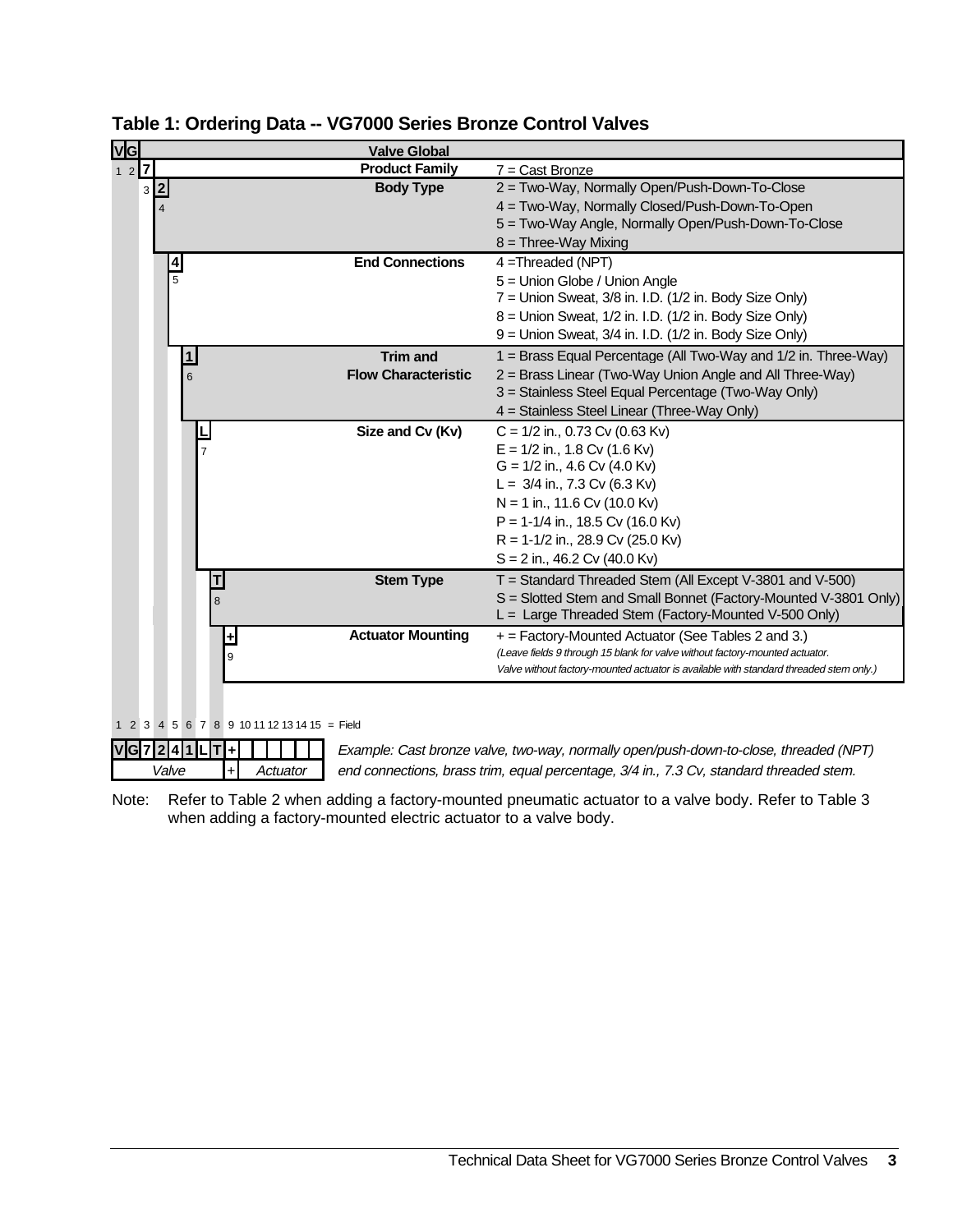|                                                                                       | <b>Pneumatic Actuator</b>                                                                  | 3801 = V-3801-8001 Small Oval Top (Slotted Stem Only)              |  |  |  |  |  |
|---------------------------------------------------------------------------------------|--------------------------------------------------------------------------------------------|--------------------------------------------------------------------|--|--|--|--|--|
| 1 2 3 4 5 6 7 8 9 1011 1213                                                           | (See Actuator                                                                              | $3008 = V - 3000 - 8001$ Exposed                                   |  |  |  |  |  |
|                                                                                       | Product/Technical                                                                          | $3003 = V - 3000 - 8003$ Enclosed                                  |  |  |  |  |  |
|                                                                                       | Bulletin.)                                                                                 | $V400 = V-400-80xx$                                                |  |  |  |  |  |
|                                                                                       |                                                                                            | $V500 = V-500$ (Large Threaded Stem Only)                          |  |  |  |  |  |
| B                                                                                     | <b>Spring Range</b>                                                                        | $B = 3$ to 6 psig (Suggested for N.O. Valves with Positioner)      |  |  |  |  |  |
| 14                                                                                    |                                                                                            | $D = 4$ to 8 psig (Suggested for Three-Way Valves with Positioner) |  |  |  |  |  |
|                                                                                       |                                                                                            | $E = 9$ to 13 psig (Suggested for N.C. Valves with Positioner)     |  |  |  |  |  |
| IP                                                                                    | <b>Positioner</b>                                                                          | $P =$ Positioner (Not Available with V-3801-8001 or V-3000-8003)   |  |  |  |  |  |
| 15                                                                                    |                                                                                            | $Blank = None$                                                     |  |  |  |  |  |
|                                                                                       |                                                                                            |                                                                    |  |  |  |  |  |
|                                                                                       |                                                                                            |                                                                    |  |  |  |  |  |
| 4 5 6 7 8 9 10 11 12 13 14 15 = Field<br>$1\quad2\quad3$                              |                                                                                            |                                                                    |  |  |  |  |  |
| 1018 BIP                                                                              | Example: Cast bronze valve, two-way, normally open, threaded (NPT) end connections,        |                                                                    |  |  |  |  |  |
| Valve<br>Actuator                                                                     | brass trim, equal percentage, 3/4 in., 7.3 Cv, standard threaded stem, V-3000-8001 Exposed |                                                                    |  |  |  |  |  |
| Pneumatic Actuator, 3 to 6 psig spring range, with factory-mounted V-9502 Positioner. |                                                                                            |                                                                    |  |  |  |  |  |

#### **Table 2: Ordering Data -- Adding a Factory-Mounted Pneumatic Actuator**

Note: Refer to Table 1 when ordering a valve body only. Refer to Table 3 when adding a factory-mounted electric actuator to a valve body.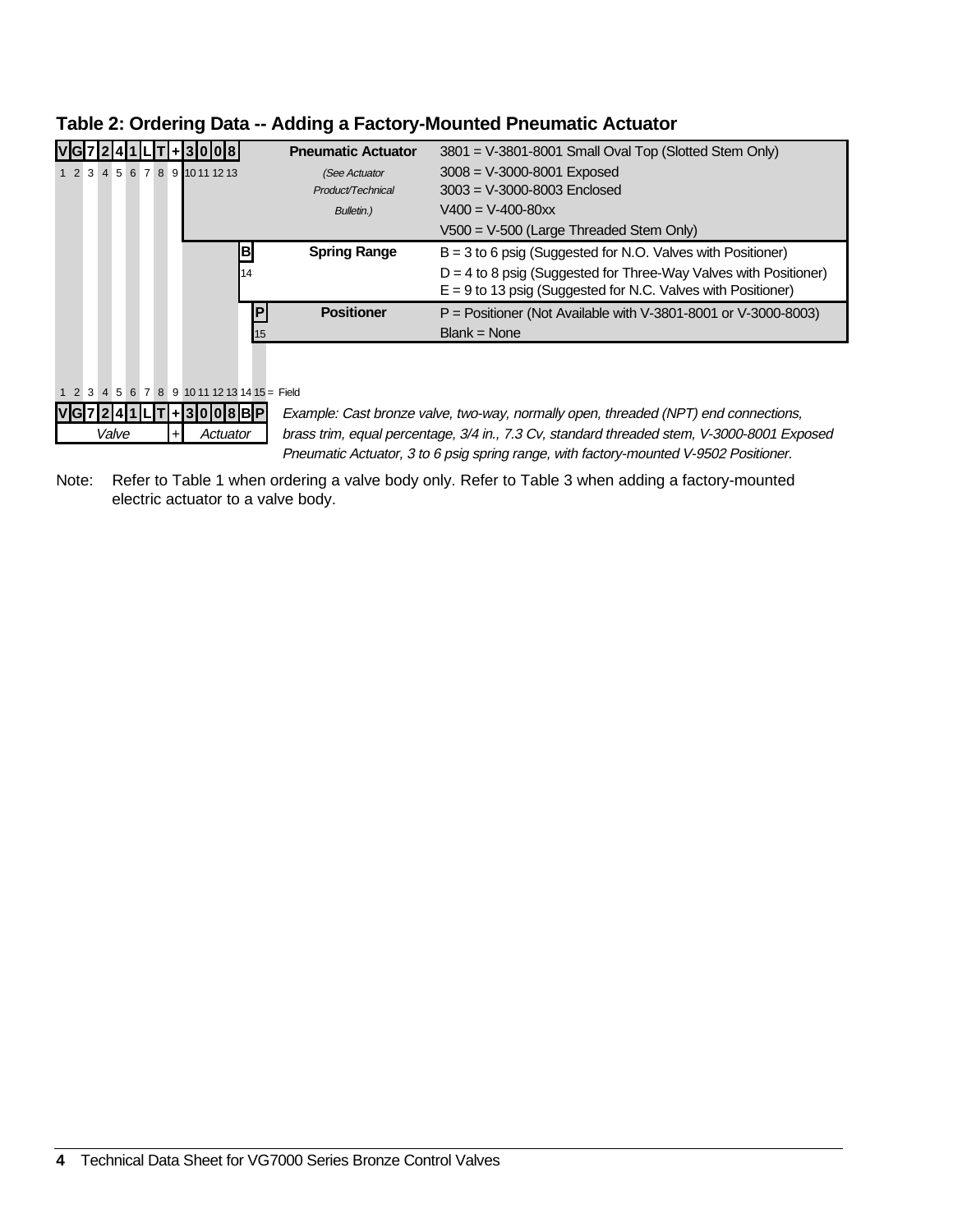| ÷                                           |                | 510              | VA-7150/VA-7200          | $7150 = VA-7150-1001$ On/Off (Incremental/Floating)                                 |                              |
|---------------------------------------------|----------------|------------------|--------------------------|-------------------------------------------------------------------------------------|------------------------------|
| 1 2 3 4 5 6 7 8 9 1011 12 13                |                |                  | <b>Electric Actuator</b> | 7152 = VA-7152-1001 Proportional, 0-10 VDC                                          | (Avail. for PDTC             |
|                                             |                |                  | (See Actuator            | 7153 = VA-7153-1001 On/Off (Incr./Fltng), Feedback                                  | Two-Way and                  |
|                                             |                |                  | Product/Technical        | 7200 = VA-7200-1001 On/Off (Incremental/Floating)                                   | Three-Way Body               |
|                                             |                |                  | Bulletin.)               | 7202 = VA-7202-1001 Proportional, 0-10 VDC                                          | Styles Only)                 |
|                                             |                |                  |                          | 7203 = VA-7203-1001 On/Off (Incr./Fltng), Feedback                                  |                              |
|                                             |                | G                | Voltage                  | $G = 24$ VAC                                                                        |                              |
|                                             |                | 14               | (VA-7150/VA-7200)        |                                                                                     |                              |
|                                             |                |                  | <b>Accessories</b>       | $Blank = None$                                                                      |                              |
|                                             |                | 15               | (VA-7150/VA-7200)        |                                                                                     |                              |
|                                             | 9 2 6          |                  | M9100/M9200              | <b>Double Acting</b>                                                                | (Available for               |
|                                             | 10 11 12       |                  | <b>Electric Actuator</b> | $916 = M9116$ -xxx-2, 24 VAC/VDC                                                    | PDTC Two-Way                 |
|                                             |                |                  | (See Actuator            | <b>Spring Return</b>                                                                | and Three-Way                |
|                                             |                |                  | Product/Technical        | 926 = M9216-xxx-2, Spring-to-Open (Up), 24 VAC/VDC Body Styles                      |                              |
|                                             |                |                  | Bulletin.)               | 946 = M9216-xxx-2, Spring-to-Close (Down), 24 VAC/VDC                               | Only)                        |
|                                             |                | AGA              | <b>Features</b>          | $AGA = On/Off$ (Incremental/Floating)                                               |                              |
|                                             |                | 13 14 15         | (M9100/M9200)            | AGC = On/Off (Incremental/Floating), 2 Aux.                                         |                              |
|                                             |                |                  |                          | GGA = Prop., 0-10 VDC, Feedback                                                     | (M9116                       |
|                                             |                |                  |                          | GGC = Prop., 0-10 VDC, Feedback, 2 Aux. Sw.                                         | Only)                        |
|                                             |                |                  |                          | HGA = Prop., 0-10 VDC, Feedback                                                     | (M9216                       |
|                                             |                |                  |                          | HGC = Prop., 0-10 VDC, Feedback, 2 Aux. Sw.                                         | Only)                        |
|                                             | 3 <sub>U</sub> |                  | M <sub>100</sub> Series  | <b>Double Acting</b>                                                                | (Available for               |
|                                             | 1011           |                  | <b>Electric Actuator</b> | $5U = M150$ xxx                                                                     | PDTC Two-Way                 |
|                                             |                |                  | (See Actuator            | <b>Spring Return</b>                                                                | and Three-Way                |
|                                             |                |                  | Product/Technical        | 3U = M130xxx, Spring-to-Open (Up)                                                   | <b>Body Styles</b>           |
|                                             |                |                  | Bulletin.)               | 3D = M130xxx, Spring-to-Close (Down)                                                | Only)                        |
|                                             |                | A G A            | <b>Features</b>          | AGA = On/Off (Incremental/Floating), 24 VAC                                         |                              |
|                                             |                | 12 13 14         | (M100 Series)            | CGA = Proportional, Digital Input, 24 VAC                                           |                              |
|                                             |                |                  |                          | GGA = Proportional, 0-10 VDC, 24 VAC                                                |                              |
|                                             |                |                  |                          | JGA = Proportional, Slide-Wire, 24 VAC                                              |                              |
|                                             |                | $\blacktriangle$ | <b>Accessories</b>       | A = Y68AA-1 Transformer, 120 VAC                                                    | (Not Available               |
|                                             |                | 15               | (M100 Series)            | D = Y68DA-1 Transformer, 240 VAC                                                    | for CGA                      |
|                                             |                |                  |                          | H = Y68HA-1 Transformer, 24 VAC                                                     | Models)                      |
|                                             |                |                  |                          | Blank = None Required                                                               |                              |
|                                             | 8020           |                  | <b>VA-8020/VA-8050</b>   | 8020 = VA-8020-1, On/Off (Incr./Floating)                                           | (Available for               |
|                                             | 10 11 12 13    |                  | <b>Electric Actuator</b> | 8022 = VA-8022-1, Proportional                                                      | <b>PDTC Two-Way</b>          |
|                                             |                |                  | (See Actuator            | 8050 = VA-8050-1, On/Off (Incr./Floating)                                           | and Three-Way                |
|                                             |                |                  | Product/Technical        | 8051 = VA-8051-1, On/Off (Incr./Fltng), Feedback                                    | <b>Body Styles Only)</b>     |
|                                             |                |                  | Bulletin.)               | 8052 = VA-8052-1, Proportional                                                      | (Avail. for All Body Styles) |
|                                             |                | G                | Voltage                  | $G = 24$ VAC                                                                        |                              |
|                                             |                | 14               | (VA-8020/VA-8050)        |                                                                                     |                              |
|                                             |                |                  | <b>Accessories</b>       | $Blank = None$                                                                      |                              |
|                                             |                | 15               | (VA-8020/VA-8050)        |                                                                                     |                              |
| 1 2 3 4 5 6 7 8 9 10 11 12 13 14 15 = Field |                |                  |                          | Example: Cast bronze valve, two-way, push-down-to-close, threaded (NPT) end         |                              |
| G 7 2 4 1 <br>T<br>$\mathbf{I}$<br>Ŧ.       |                | 80206            |                          | connections, brass trim, equal percentage, 3/4 in., 7.3 Cv, standard threaded stem, |                              |
| Valve<br>Actuator<br>Ŧ                      |                |                  |                          | VA-8020-1 On/Off (Incremental/Floating) Electric Actuator, 24 VAC supply.           |                              |

#### **Table 3: Ordering Data -- Adding a Factory-Mounted Electric Actuator**

Note: Refer to Table 1 when ordering a valve body only. Refer to Table 2 when adding a factory-mounted pneumatic actuator to a valve body.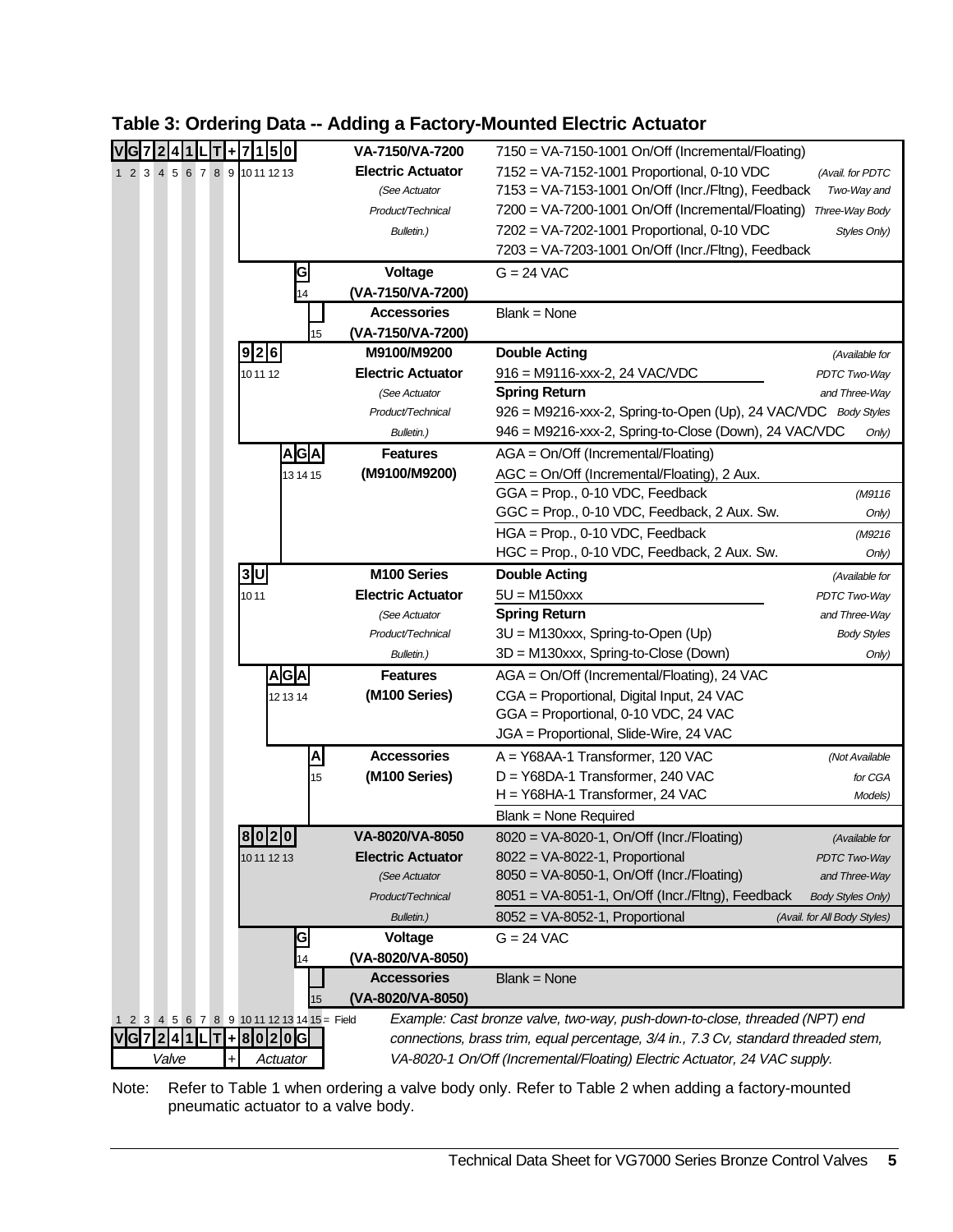# **Notes**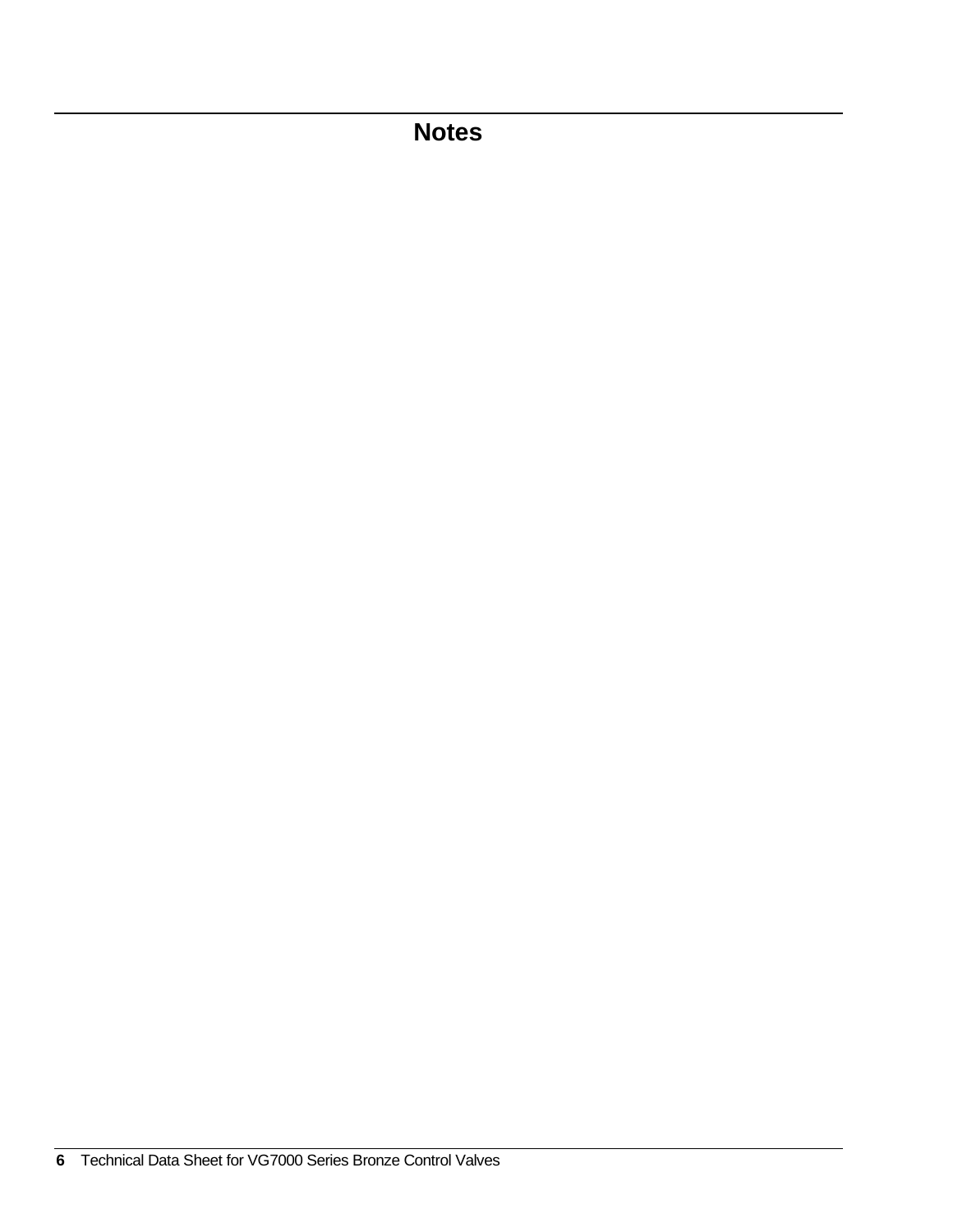**Notes**